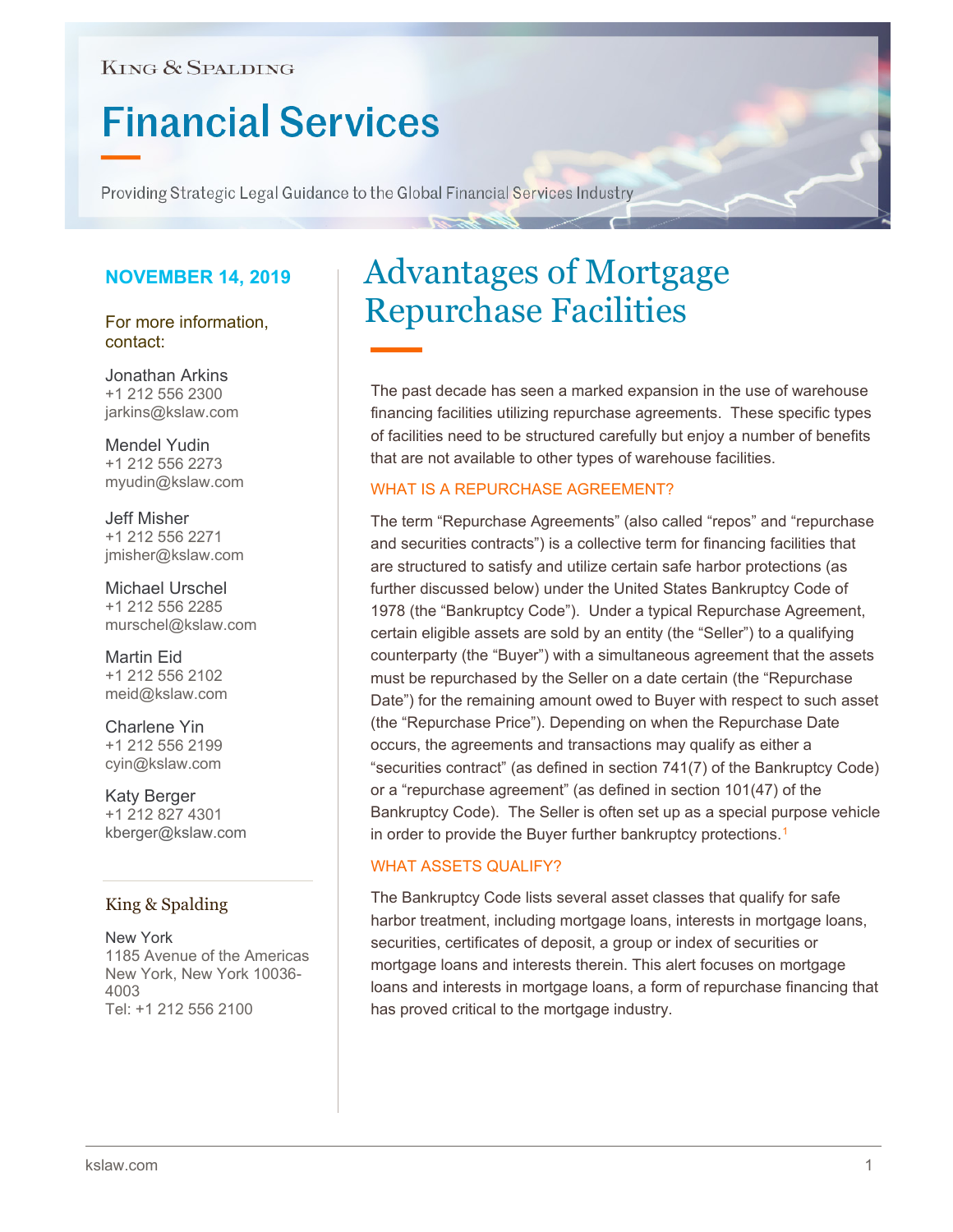

#### WHAT ARE THE DIFFERENCES BETWEEN A REPURCHASE AGREEMENT AND A SECURITIES CONTRACT?

Although, as noted above, the colloquial industry reference to "Repurchase Agreements" is used as a collective term to mean both a "Repurchase Agreement" and "Securities Contract", the Bankruptcy Code includes a specific definition of each, and specific safe harbors for each. For any such agreement to enjoy the safe harbor benefits afforded under the Bankruptcy Code to that kind of agreement, it needs to strictly conform to the applicable definition. There are, however, two main distinctions:

- Repurchase agreements must have a Repurchase Date not later than one year after the date the asset is purchased by the Buyer (section 101(47)(A) of the Bankruptcy Code).
- Securities contracts may have a Repurchase Date that is later than one year, but the Buyer must be a qualifying entity, most commonly a financial institution or a financial participant (section 555 of the Bankruptcy Code).

#### WHAT ARE THE BANKRUPTCY CODE BENEFITS OF REPURCHASE AGREEMENTS?

At its core, the safe harbors enable a repo Buyer who is faced with a Seller in bankruptcy to exercise a number of rights and protect funds already received from being clawed back in a manner that is not available to a non-safe harbored agreement. For example, pursuant to sections 555 of the Bankruptcy Code (applicable to Securities Contracts) and section 559 of the Bankruptcy Code (applicable to Repurchase Agreements), a repo Buyer facing a Seller in bankruptcy is permitted to:

- Accelerate the Repurchase Date so all amounts owed to the Buyer are immediately due;
- Terminate the facility and all transactions thereunder; and/or
- Liquidate the underlying assets in order to pay itself the Repurchase Price and all obligations owed to the Buyer

Further, under section 362(b) of the Bankruptcy Code, the exercise of certain offset rights are protected by specifically exempting them from the automatic stay that otherwise descends over the Seller. And under section 546(e) of the Bankruptcy Code, certain transfers that have already been made are protected from avoidance. All of these rights may be exercised without having to go through the bankruptcy courts and bankruptcy process, and as a result allowing the Buyer to have almost immediate access to the assets.

#### WHAT ARE THE PRACTICAL BENEFITS OF A REPURCHASE AGREEMENT?

If properly structured, Repurchase Agreements offer advantages to both Buyers and Sellers including:

- Favorable interest rates due to the lower risk profile to Buyer as a result of the safe harbor protections
- Treatment as debt for tax purposes (while concurrently being treated as a sale under the Bankruptcy Code)
- Buyer protections from the automatic stay of the Bankruptcy Code (as discussed above with regard to legal benefits), enforceability of ipso facto default provisions and protections from avoidance of prior transfers
- Relatively quick timing and process to add and remove assets (for revolving repurchase facilities)
- Repurchase facilities can be set up as a static facility designed for specific assets or as a revolving facility designed for assets to be added and removed over time, as a short-term bridge facility, or a long-term semipermanent financing solution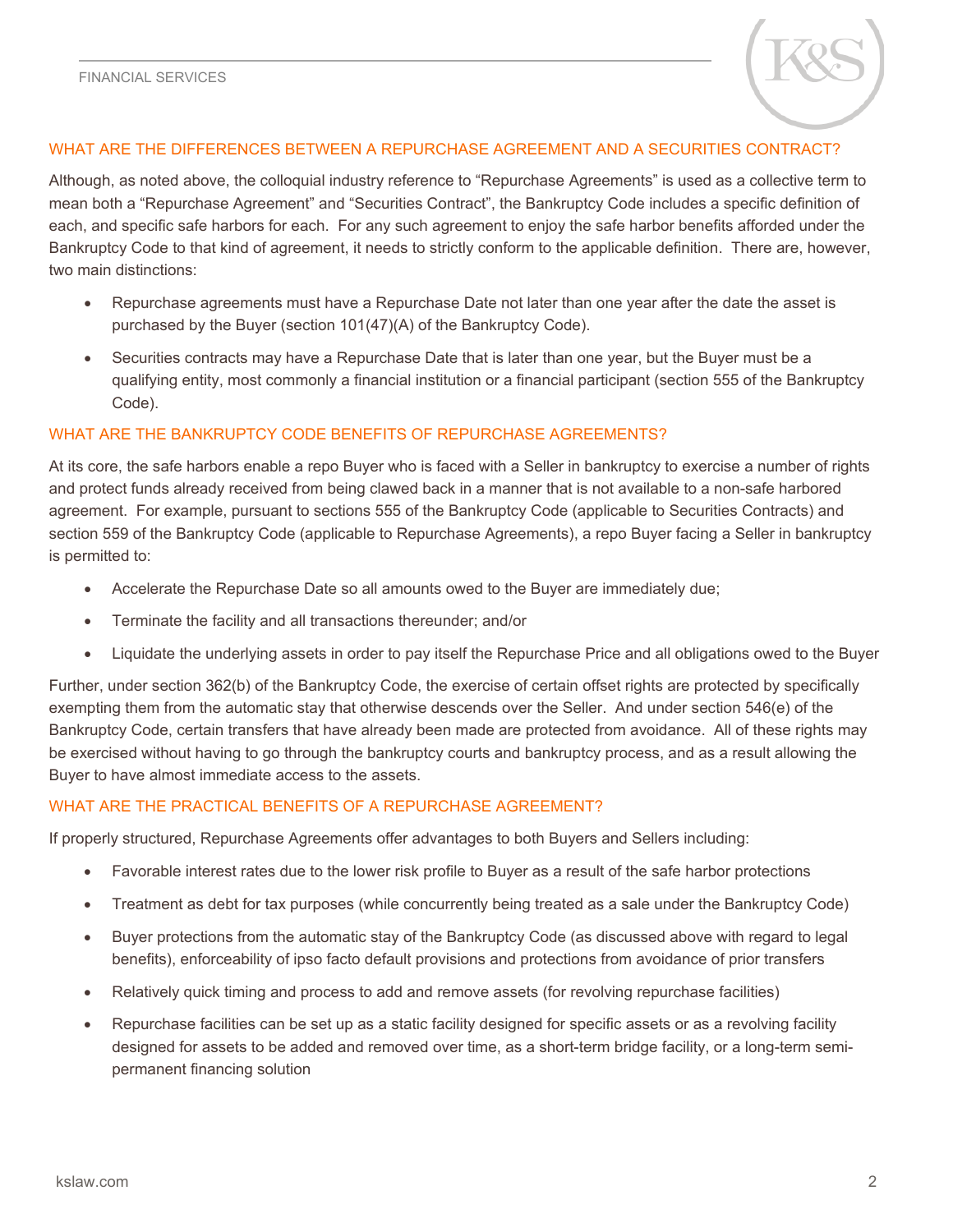

#### WHAT ARE SOME PROVISIONS OF REPURCHASE AGREEMENTS THAT PARTIES SHOULD BE AWARE OF?

- Margin provisions are almost universally included, which can operate to test the amount advanced against a particular asset, against the entire portfolio of assets or against a subset of assets:
	- o Margin mechanics are often based on the "market value" of the assets. Market value determinations vary significantly from one transaction to the next, and can be based on appraised value of the underlying real estate, the principal amount of the underlying mortgage loan, the acquisition price of the underlying mortgage loan or, commonly, the "market value" as determined by the Buyer (often based on what Buyer itself determines the market value to be in its sole or reasonable discretion). This latter Buyer determination element can give the Buyer wide discretion on the asset's value and, as a result, the amount of any margin payment that Buyer may require from the Seller.
	- $\circ$  Sellers can negotiate for minimum margin thresholds (e.g., the margin amount being called by Buyer must equal a certain amount before the Seller is required to make payment), two step margin call mechanics (where a "credit event"[2](#page-3-1) must first occur before the market value can be assessed and the potential existence of a margin deficit determined)
- Concentration limits can be used to ensure that the facility is not overconcentrated in any one type of metric, whether based on asset class, geographic location, financial metrics or any other characteristic of an asset or pool of assets that a Buyer may determine. If a concentration limit is breached, Seller can be required to reduce the purchase price on the overconcentrated assets or repurchase such assets to address the issue
- Asset level financial tests, for example:
	- $\circ$  Loan-to-value tests based on (i) the amount of the underlying loan or (ii) the purchase price for the asset under the repurchase facility
	- $\circ$  Minimum debt yield tests<sup>[3](#page-3-2)</sup>

#### ARE THERE WAYS TO INCLUDE OTHER REAL ESTATE DEBT ASSETS THAT MAY NOT QUALIFY?

Invariably there will be a situation where it may be unclear whether a specific type of asset is a qualifying asset for the safe harbors. For instance, while it's clear that a mortgage loan is a qualifying asset, often commercial mortgage transactions are bifurcated into being documented partly as a mortgage loan and partly as a mezzanine loan. A mezzanine loan is, by its nature, not a mortgage loan but instead a loan collateralized by equity interests in the owner of the underlying property. So there remains some doubt as to how a bankruptcy court would treat that mezzanine loan in the context of the safe harbors. This uncertainty can be addressed by taking advantage of the parallel structures that enjoy safe harbor treatment as a result of being related to or connected to a qualifying repurchase agreement, such as pledges, security agreements and credit enhancement arrangements.

Ultimately, Repurchase Agreements are a flexible and dynamic financing tool that have unique advantages to both counterparties over alternative structures. They function well as both a standalone financing facility and as part of a more complex multi-faceted structure and present an extremely attractive choice for financing qualifying assets.